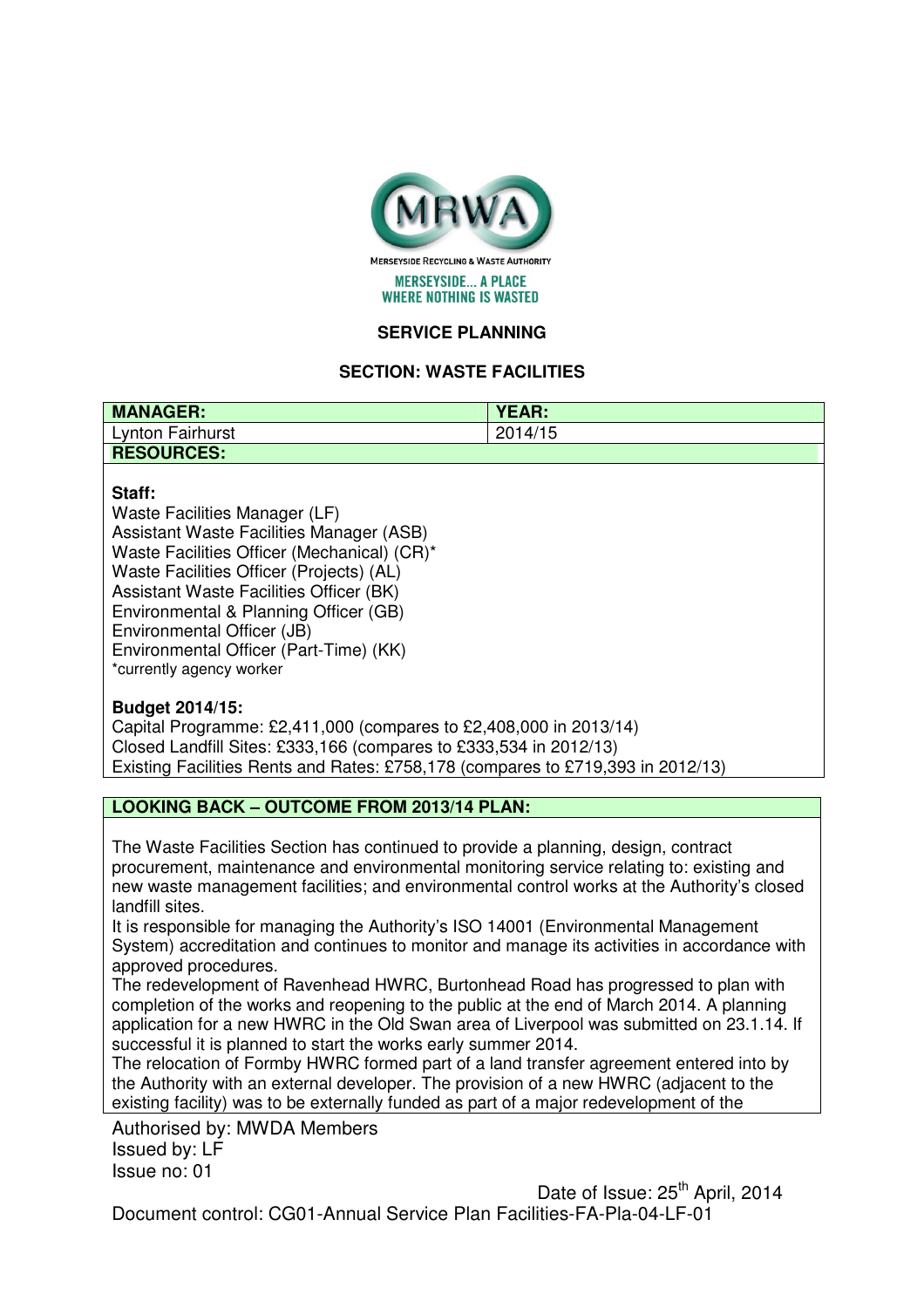surrounding area and was subject to the development being granted planning approval. The development has not progressed as originally planned and the land transfer agreement has, in accordance with the specified terms, terminated.

Further improvements to the installed environmental infrastructure at the Authority's closed landfill sites have been implemented which have increased the efficiency and effectiveness of the leachate treatment measures employed at the sites.

Commencement of the proposed restoration (soiling works) of Foul Lane Landfill Site has been further delayed due to the downturn in construction activities in the region resulting in a reduction in available soil materials suitable for the required restoration. A review of restoration options is to be undertaken.

The programme of environmental monitoring and maintenance activities scheduled for the Authority's closed landfill sites to ensure compliance with the Authority's environmental obligations was successfully achieved.

| <b>Core Activities 2014/15</b>                                                                                                                                                                                                                                                                                                                                                                                                                                                                                                        |                            |  |  |
|---------------------------------------------------------------------------------------------------------------------------------------------------------------------------------------------------------------------------------------------------------------------------------------------------------------------------------------------------------------------------------------------------------------------------------------------------------------------------------------------------------------------------------------|----------------------------|--|--|
| <b>Title</b>                                                                                                                                                                                                                                                                                                                                                                                                                                                                                                                          | <b>Corporate Objective</b> |  |  |
| <b>Contract Procedures and Financial Control</b><br>Capital Programme and Monitoring<br>$\bullet$<br><b>Funding Management</b><br>$\bullet$<br>Revenue Budget - Closed landfill<br>$\bullet$<br>and facilities rent/rates budget and<br>monitoring<br>Establishment and review of list of<br><b>Approved Contractors</b><br><b>Asset Management</b><br><b>Construction Industry Scheme</b><br>(HMRC)                                                                                                                                  | Objective 2.2              |  |  |
| Statutory / Legal Compliance<br>Legal/estates support<br>$\bullet$<br>Property lease compliance<br>$\bullet$<br>monitoring and inspections<br>Environmental Permit - obligations<br>$\bullet$<br>and compliance<br>Facility risk assessments and risk<br>management<br>Insurance assessments<br><b>Property Rates (assessment</b><br>support)<br>Contaminated land obligations in<br>respect of the Authority's previous<br>activities<br>Planning related matters<br>Management of ISO 14001<br>(Environmental Management<br>System) | Objective 1.3 and 1.4      |  |  |
| <b>Existing Facilities Infrastructure</b><br>Trade Effluent compliance and<br>monitoring                                                                                                                                                                                                                                                                                                                                                                                                                                              | Objective 1.4              |  |  |

Authorised by: MWDA Members Issued by: LF Issue no: 01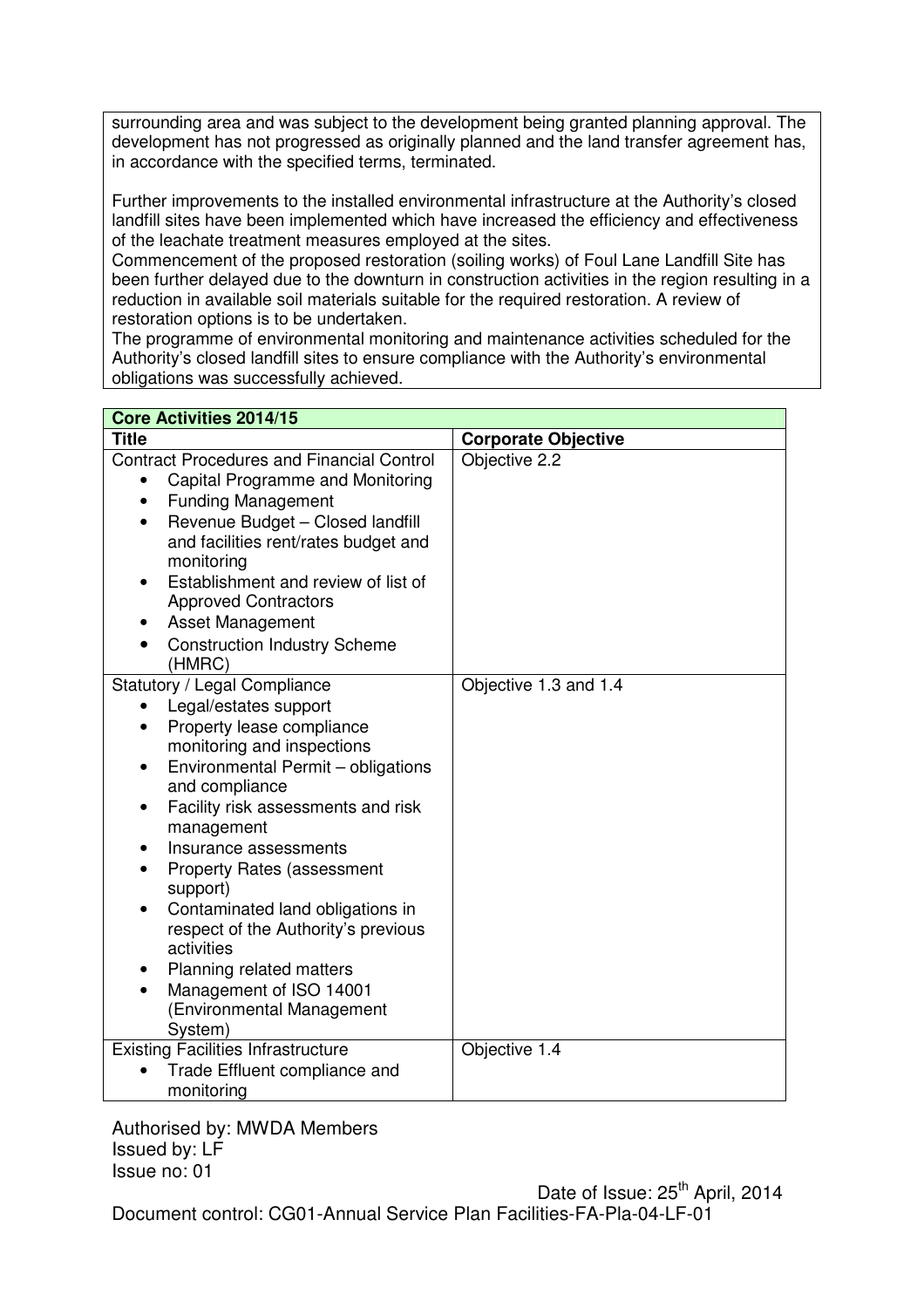| Planned/Unplanned maintenance<br>$\bullet$<br>(routine servicing and inspections)<br><b>Environmental Monitoring</b><br>Technical support - Bidston<br>$\bullet$<br>Methane LTD (Joint Venture)<br>WMRC works development and<br>maintenance programme |                       |
|--------------------------------------------------------------------------------------------------------------------------------------------------------------------------------------------------------------------------------------------------------|-----------------------|
| Development / redevelopment of new or<br>existing waste management facilities<br>Option appraisals<br>Scheme designs, procurement and<br>contract works supervision<br>Planning support                                                                | Objective 1.1 and 1.3 |
| <b>RRC</b><br><b>Technical (primarily Works Development</b>                                                                                                                                                                                            | Objective 1.2 and 1.3 |
| Plan) and Estate management support                                                                                                                                                                                                                    |                       |
| <b>Facilities Information Data base</b><br><b>Drawing Register</b><br><b>Technical Library</b><br>Site information records<br>Management IT monitoring systems<br>$\bullet$<br>including GIS (geographical<br>Information System)                      | Objective 1.3         |
| <b>Research and Development</b><br>Environmental control and<br>construction technologies<br>New Technologies                                                                                                                                          | Objective 1.3         |

| <b>LOOKING FORWARD - PRIORITIES FOR 2014/15:</b>                                                                                                         |                                                                                                                                              |  |  |
|----------------------------------------------------------------------------------------------------------------------------------------------------------|----------------------------------------------------------------------------------------------------------------------------------------------|--|--|
| <b>Corporate Objective</b>                                                                                                                               | <b>Description of Section's Contribution to</b><br><b>Objective in Forward Year</b>                                                          |  |  |
| <b>Objective 1.2</b>                                                                                                                                     |                                                                                                                                              |  |  |
| To work with our customers, contractors<br>and stakeholders to continuously<br>improve the waste services we provide.                                    | To assist the Director of Operations in the<br>delivery of his priorities.                                                                   |  |  |
| Objective 1.3                                                                                                                                            |                                                                                                                                              |  |  |
| To manage the development of new and<br>existing waste management facilities and<br>the restoration of closed sites in a safe<br>and sustainable manner. | To develop and deliver a Capital Programme<br>which meets the Authority's existing and future<br>aims and needs.                             |  |  |
| <b>Objective 1.4</b>                                                                                                                                     |                                                                                                                                              |  |  |
| To ensure that effective health, safety,<br>welfare and environmental control<br>measures are in place at the Authority's<br>sites and facilities.       | To explore the most cost effective methods of<br>environmental monitoring and control to fulfil<br>existing legal and statutory obligations. |  |  |

Authorised by: MWDA Members Issued by: LF Issue no: 01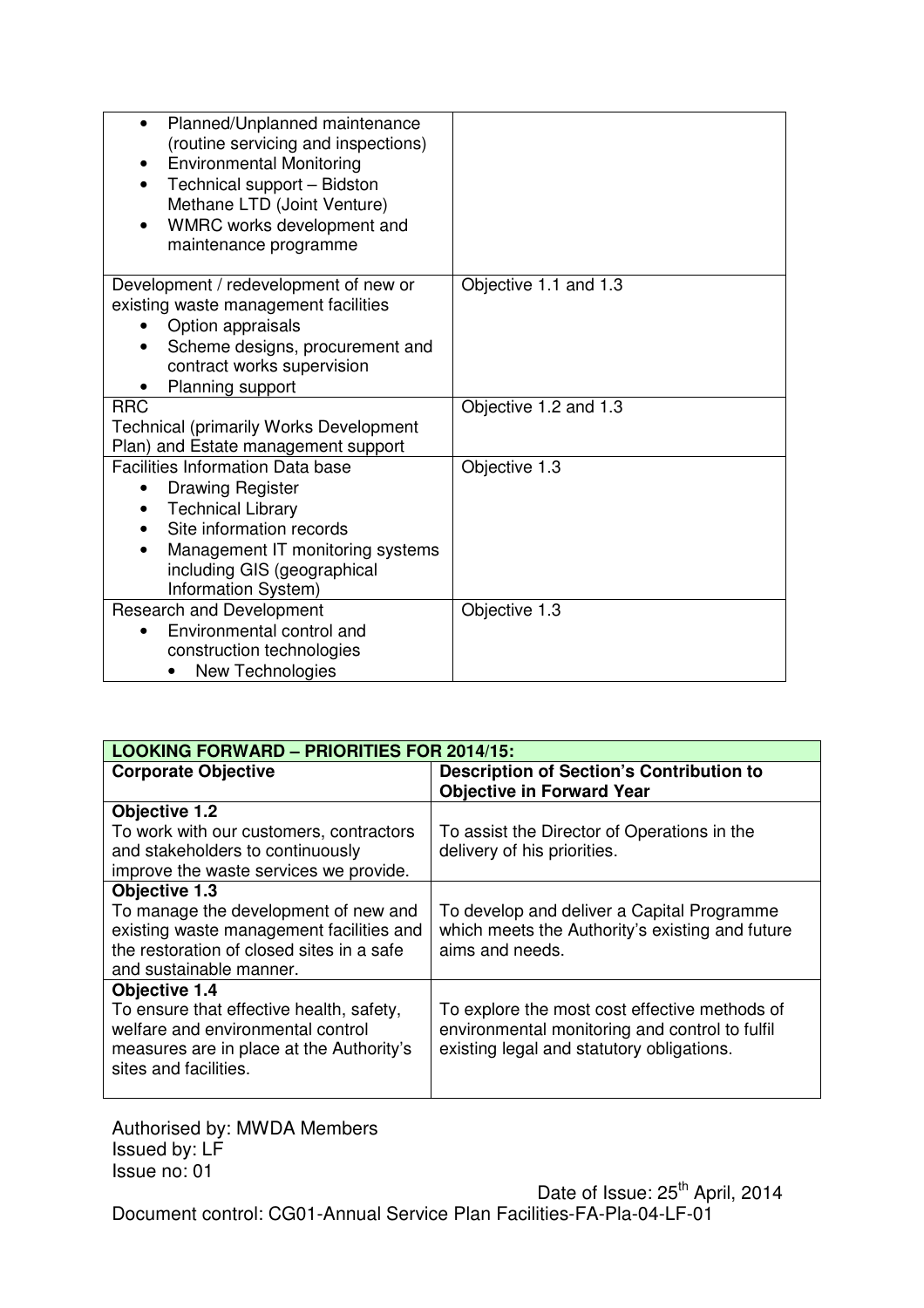| <b>IDENTIFIED RISKS IN 2014/15:</b>                                                                      |                                          |        |                |                             |                                                                                                                                                                                                                                          |
|----------------------------------------------------------------------------------------------------------|------------------------------------------|--------|----------------|-----------------------------|------------------------------------------------------------------------------------------------------------------------------------------------------------------------------------------------------------------------------------------|
| <b>Risk Identified</b>                                                                                   | Link to<br>Corporate<br><b>Risk Ref:</b> | Impact | Likelihood     | <b>Risk</b><br><b>Value</b> | <b>Mitigation</b>                                                                                                                                                                                                                        |
| Failure to manage<br>the health & safety<br>and environmental<br>impact of the<br>Authority's activities | 27                                       | 5      | $\overline{2}$ | 10                          | Environmental<br>Monitoring and<br>Control, Planned<br>Maintenance, Capital<br>Programme,<br>Environmental<br>Management<br>System, Carbon<br>Management,<br>Strategic<br>Environmental<br>Assessments,<br>security measures at<br>sites |
| Failure to manage<br>assets                                                                              | 31                                       | 4      | $\overline{2}$ | 8                           | Review of assets and<br>valuations.<br>Maintenance<br>programme,<br>inspections, lease<br>compliance<br>monitoring, insurance<br>cover. Monitoring of<br>environmental &<br>legal compliance.<br>Contractor asset<br>management.         |
| Failure to manage<br>Capital Programme                                                                   | 30                                       | 3      | $\overline{2}$ | 6                           | Procurement Project,<br>Performance<br>Management, Capital<br>Strategy                                                                                                                                                                   |
|                                                                                                          |                                          |        |                |                             |                                                                                                                                                                                                                                          |

| PROJECTS FOR 2014/15:                                                           |                         |                            |  |  |
|---------------------------------------------------------------------------------|-------------------------|----------------------------|--|--|
| <b>Title</b>                                                                    | <b>Project Manager</b>  | <b>Corporate Objective</b> |  |  |
| <b>HWRC Development Programme:</b>                                              |                         | Objective 1.3              |  |  |
| Burtonhead Road HWRC - post<br>redevelopment contractual<br>obligations         | <b>Lynton Fairhurst</b> |                            |  |  |
| Development of a new HWRC in<br>$\bullet$<br>Liverpool                          | <b>Lynton Fairhurst</b> |                            |  |  |
| Billinge Landfill Site: Completion of site<br>works to return site to landowner | <b>Tony Byers</b>       | Objective 1.3              |  |  |
| Foul Lane Landfill Site: Review and<br>progress options for site restoration    | <b>Lynton Fairhurst</b> | Objective 1.3              |  |  |

Authorised by: MWDA Members Issued by: LF Issue no: 01